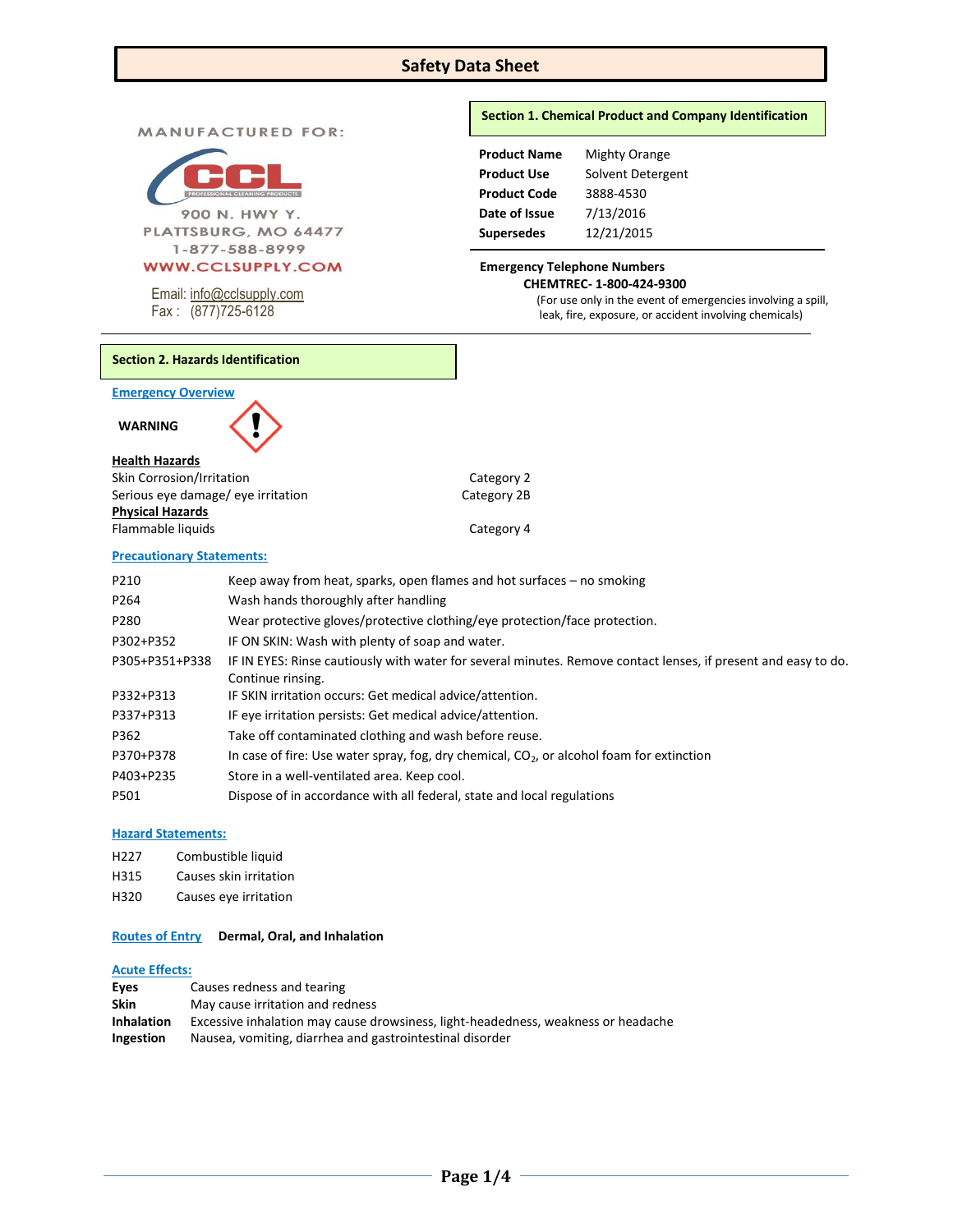| <b>CAS Number</b><br>5989-27-5<br>9016-45-9 | % by Weight<br>$95$<br>$<$ 7 |  |
|---------------------------------------------|------------------------------|--|
|                                             |                              |  |

#### **Section 4. First Aid Measures**

**Eye Contact** Flush immediately with clean water for 15 minutes, lifting eyelid occasionally. Seek immediate medical attention. **Skin Contact** If irritation occurs, flush with plenty of clean water and soap. Remove contaminated clothing and launder before reuse. **Inhalation** Remove person to fresh air. Begin CPR if breathing has stopped and seek immediate medical attention. **Ingestion** Do not induce vomiting. Give several glasses of water. Never give anything orally to an unconscious person. Keep warm and quiet; seek immediate medical attention.



**Section 6. Accidental Release Measures**

**Spill Clean Up** All spilled material must be contained and kept out of waterways, sewers and drains. The spilled chemical should be absorbed with an inert material. Flush cleaned area thoroughly with water.

#### **Section 7. Handling and Storage**

**Handling and Storage** Keep container tightly closed when not in use. Protect from freezing. Keep out of the reach of children.

**Section 8. Exposure Controls/Personal Protection**

| <b>Exposure Limits</b> |                 |                  |                  |                  |
|------------------------|-----------------|------------------|------------------|------------------|
| <b>Product Name</b>    | <b>OSHA PEL</b> | <b>NIOSH REL</b> | <b>AIHA WEEL</b> | <b>ACGIH TLV</b> |
| None                   |                 |                  |                  |                  |

**Engineering Controls** Provide sufficient mechanical ventilation if build-up of mist or vapor is likely



## **Personal Protective Equipment (PPE)**

| Eyes        | Chemical splash goggles or face shield                                   |
|-------------|--------------------------------------------------------------------------|
| <b>Body</b> | Rubber or neoprene gloves                                                |
| Respiratory | Use NIOSH approved respirator if exposure limits are reached or exceeded |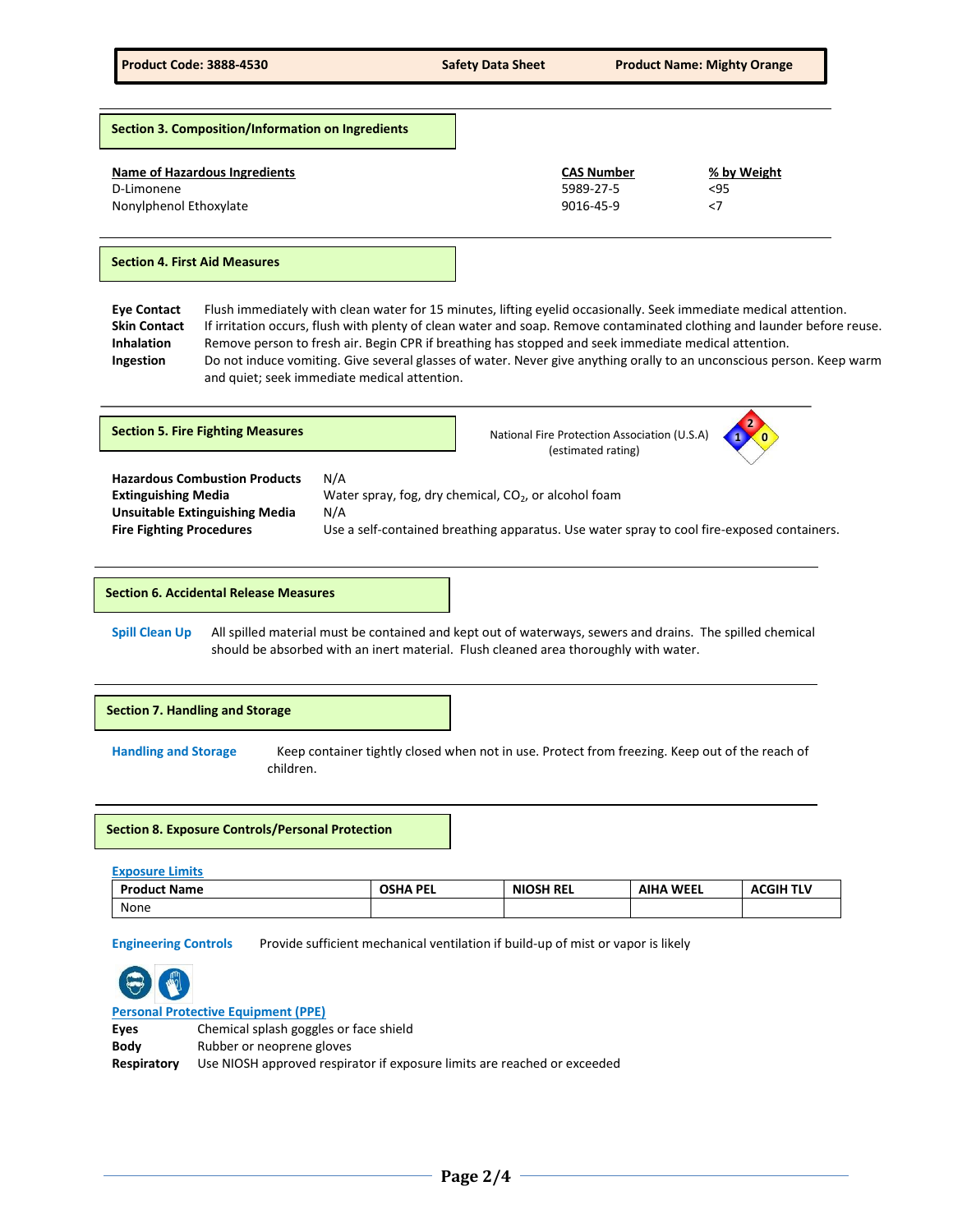| <b>Section 9. Physical and Chemical Properties</b> |  |  |  |
|----------------------------------------------------|--|--|--|
|----------------------------------------------------|--|--|--|

| <b>Physical State</b>   | Liguid                                 | <b>Explosive Limits</b>      | N/A      |
|-------------------------|----------------------------------------|------------------------------|----------|
| Color                   | Clear                                  | <b>Vapor Pressure</b>        | N/A      |
| Odor                    | Citrus odor                            | <b>Vapor Density</b>         | N/A      |
| <b>Odor Threshold</b>   | N/A                                    | <b>Relative Density</b>      | N/A      |
| рH                      | N/A                                    | Solubility                   | Complete |
| <b>Freezing Point</b>   | N/A                                    | <b>Partition Coefficient</b> | N/A      |
| <b>Boiling Point</b>    | $347^{\circ}$ F                        | <b>Auto-Ignition Temp.</b>   | N/A      |
| <b>Flash Point</b>      | 120°F (Pensky Marten) 156°F (Open cup) | <b>Decomposition Temp.</b>   | N/A      |
| <b>Evaporation Rate</b> | 1.0                                    | <b>Viscosity</b>             | N/A      |
| Flammability            | N/A                                    | <b>Specific Gravity</b>      | 0.867    |

#### **Section 10. Stability and Reactivity**

| <b>Stability and Reactivity</b>         |
|-----------------------------------------|
| Incompatibility                         |
| <b>Hazardous Polymerization</b>         |
| <b>Hazardous Decomposition Products</b> |
| <b>Conditions to Avoid</b>              |

**Stable None known Will not occur** CO, CO<sub>2</sub> upon thermal decomposition **Use normal caution** 

## **Section 11. Toxicological Information**

| <b>Routes of Entry</b>       | Dermal, Oral and Inhalation |
|------------------------------|-----------------------------|
| <b>Symptoms</b>              | Irritation                  |
| <b>Skin Irritant</b>         | Yes                         |
| <b>Eye Irritant</b>          | Yes                         |
| <b>Sensitizers</b>           | Not determined              |
| <b>Mutagenicity</b>          | No information found        |
| Carcinogenicity              | None                        |
| <b>Reproductive Toxicity</b> | No information found        |
| <b>Target Organs</b>         | None                        |

There is no toxicological data for this product as a whole. Based on relevant ingredients with known acute toxicity, the acute toxicity estimate using the additive formula (ATE) has been determined.

#### **Acute Toxicity**

| Test              | <b>Results</b> | <b>Basis</b>                     |
|-------------------|----------------|----------------------------------|
| Dermal            | 4,400 mg/kg    | ATE determined beyond Category 4 |
| Oral              | $2,083$ mg/kg  | ATE determined beyond Category 4 |
| <b>Inhalation</b> | No data        |                                  |

**Section 12. Ecological Information**

**Environmental Effects** No ecological information available

#### **Section 13. Disposal Considerations**

**Waste Information** Dispose of in accordance with all Federal, State and Local pollution control regulations.